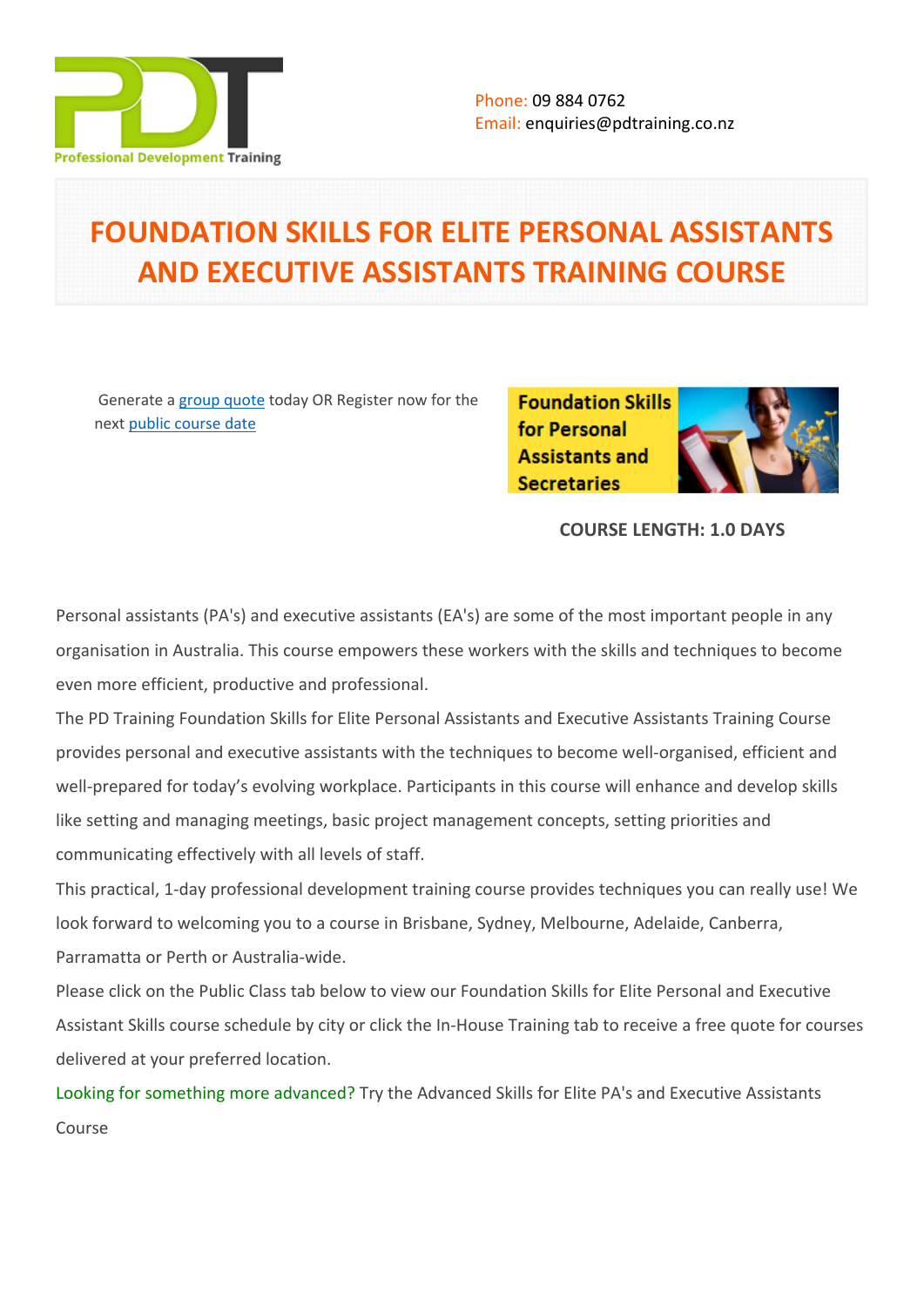# **FOUNDATION SKILLS FOR ELITE PERSONAL ASSISTANTS AND EXECUTIVE ASSISTANTS TRAINING COURSE COURSE OUTLINE**

# **FOREWORD**

Executive and/or Personal Assistants play a big role in an organisation, as they are the primary point of contact for internal and external clients and business partners. PA's and EA's perform a wide array of jobs every day such as following-up communications and schedules, managing travel and recording important meetings. Enhance your personality and job skills through enrolling in the Foundation Skills for Elite PA's training course from PD Training.

In this professional development training course, you will learn the skills to help you use your resources efficiently, manage your time wisely, communicate effectively and collaborate with others skillfully. The practical skills and techniques you will learn in this course will also help you support your manager, and present 'your team of two' as a professional, confidence-inspiring team.

Looking for something more advanced? [Try the Advanced Skills for Elite PA's and Executive Assistants](https://pdtraining.com.au/courses/advanced-skills-for-pas-and-executive-assistants)  [Course](https://pdtraining.com.au/courses/advanced-skills-for-pas-and-executive-assistants)

# **OUTCOMES**

# **In this course, participants will:**

- Become highly organised using smart, efficient systems
- Learn to manage time more effectively & strategically
- Master prioritisation of time
- Complete all important tasks and help their manager do the same
- Learn highly effective verbal and nonverbal communication techniques
- Become more proactive and empowered in their role
- Learn to communicate more effectively with their manager
- Gain an insight into the importance of caring for themselves
- Learn how to make the most of their 'Team of Two'

#### **MODULES**

# **Lesson 1: The Effective PA**

- Welcome
- The Skills and Attributes of an Effective PA/EA
- Role Defined
- Reflection

# **Lesson 2: Your Winning Style and How Best to Communicate with Your Manager**

- Step 1: REACH Review Communication Evolution Tool
	- o Understanding the Counsellor
	- o Understanding the Coach
	- o Understanding the Driver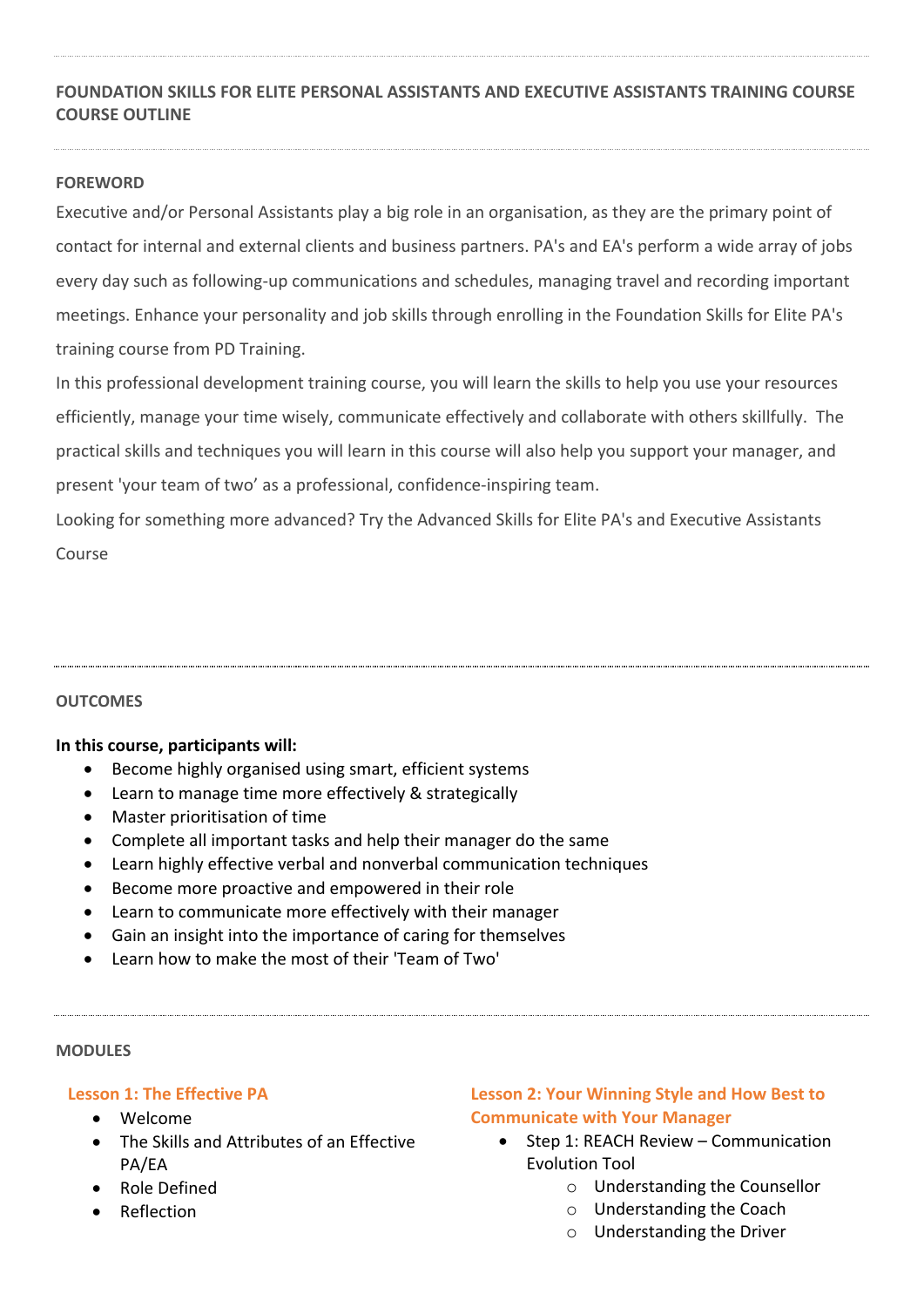#### **Lesson 3: Set up for Success**

- Your Web of Influence
- Key Personnel in Depth Template
- Management (PIT) Personal Information Template
- Reflection

# **Lesson 4: Working in Sync**

- Email Management
- **•** Email Etiquette
- Create the email however direct replies to someone else
- Manage your inbox
- Follow the READ principle and stay on top of your email
- Manage your inbox with Flags and Rules
- Reflection

#### **Lesson 5: Time Management**

- Block Out Times for Your Manager
- Organised Review and Preparation Times
- Reflection

#### **Lesson 6: Prioritisation to Keep You on Track**

- That's a WRAP Getting It all Done on Time
- WRAP Technique
- Ranking Priorities
- Anticipating Time for Tasks Using PERT
- Beyond Goal Setting
- The SMARTR Framework
- Writing SMARTR Goals Template
- SMARTR Goal Template
- Additional Tips
- Goals Deconstructed
- Reconstruct your SMART goal
- Reflection

# o Understanding the Advisor

- Step 2: Adapt your Approach to be effective
	- o Do's and Don'ts when interacting with the Counsellor
	- o Planning my future Communication strategies with "Counsellor's"
	- o Do's and Don'ts when interacting with the Coach
	- o Planning my future Communication strategies with "Coach's"
	- o Do's and Don'ts when interacting with the Driver
	- o Planning my future Communication strategies with "Driver's"
	- o Do's and Don'ts when interacting with the Advisor
	- o Planning my future Communication strategies with "Advisor's"
- Reflection